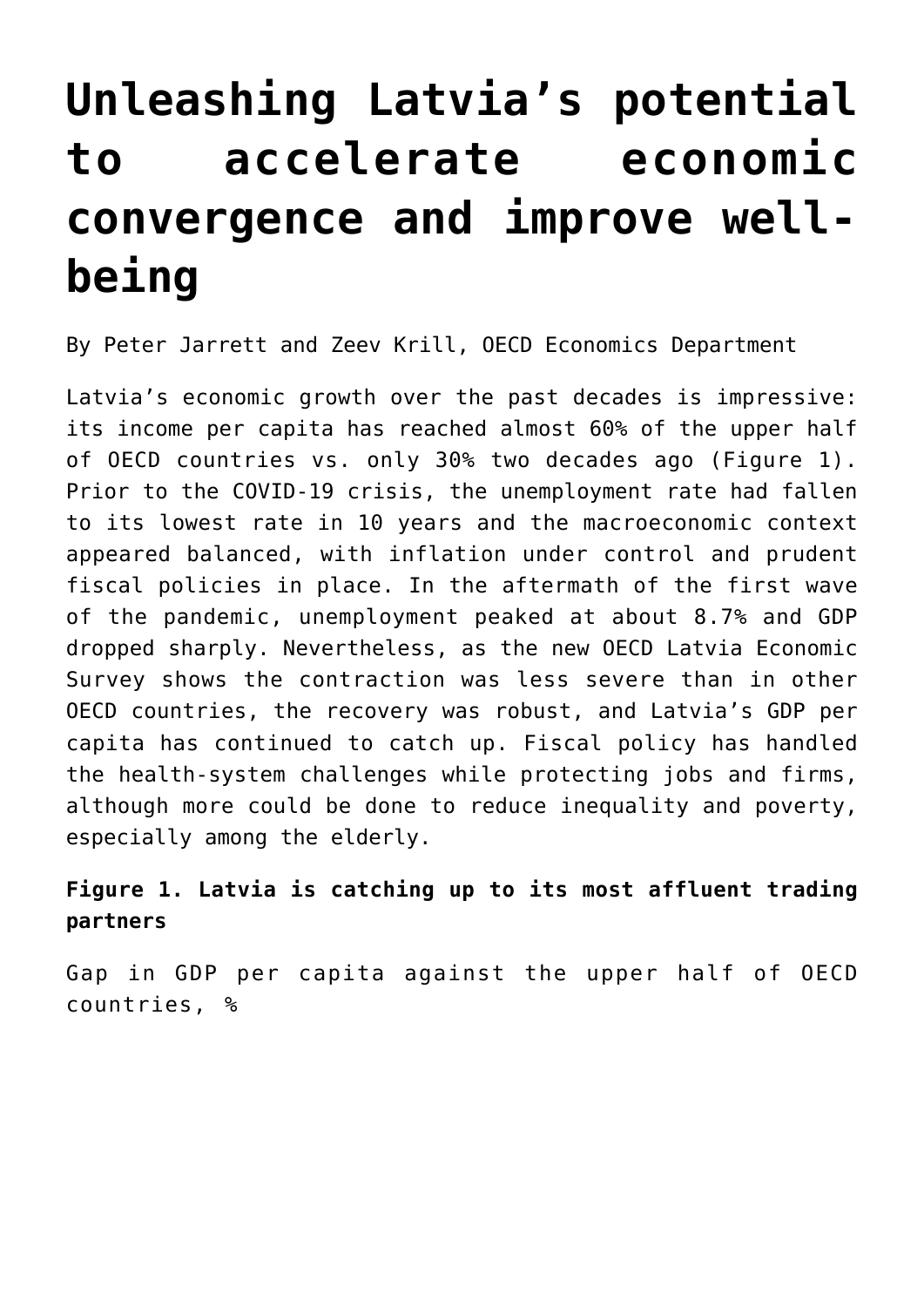

Note: Percentage gap with respect to the population-weighted average of the highest 19 OECD countries in terms of GDP per capita (in constant 2015 PPPs). Source: OECD calculations.

The pandemic has been superimposed on long-standing structural weaknesses and challenges. Latvia's population has been shrinking for three decades, driven by net migration, low fertility and relatively short (albeit rising) life expectancy. Looking forward, continued population shrinkage will lead to further losses in agglomeration benefits and accentuate fiscal challenges. It would also put the labour market under pressure from the decline and ageing of the labour force. This means Latvia must focus on getting the most labour out of those of working age.

Given the effects of the demographic outlook on labour supply and consumer demand, focusing on exports will be key for Latvia's growth strategy. However**,** Latvia's exports have underperformed in recent decades. This may be attributable to the country's industrial structure, which is still dominated by low- and medium-low tech firms, along with the persistent rise in real labour costs. The good news is that Latvia is in a good position to make necessary changes, as considerable EU funding will be available in the coming years. The OECD Economic Survey 2022 highlights five main priorities for making economic growth strong and socially and environmentally sustainable:

**Improving the innovation system.** The 2018 corporate tax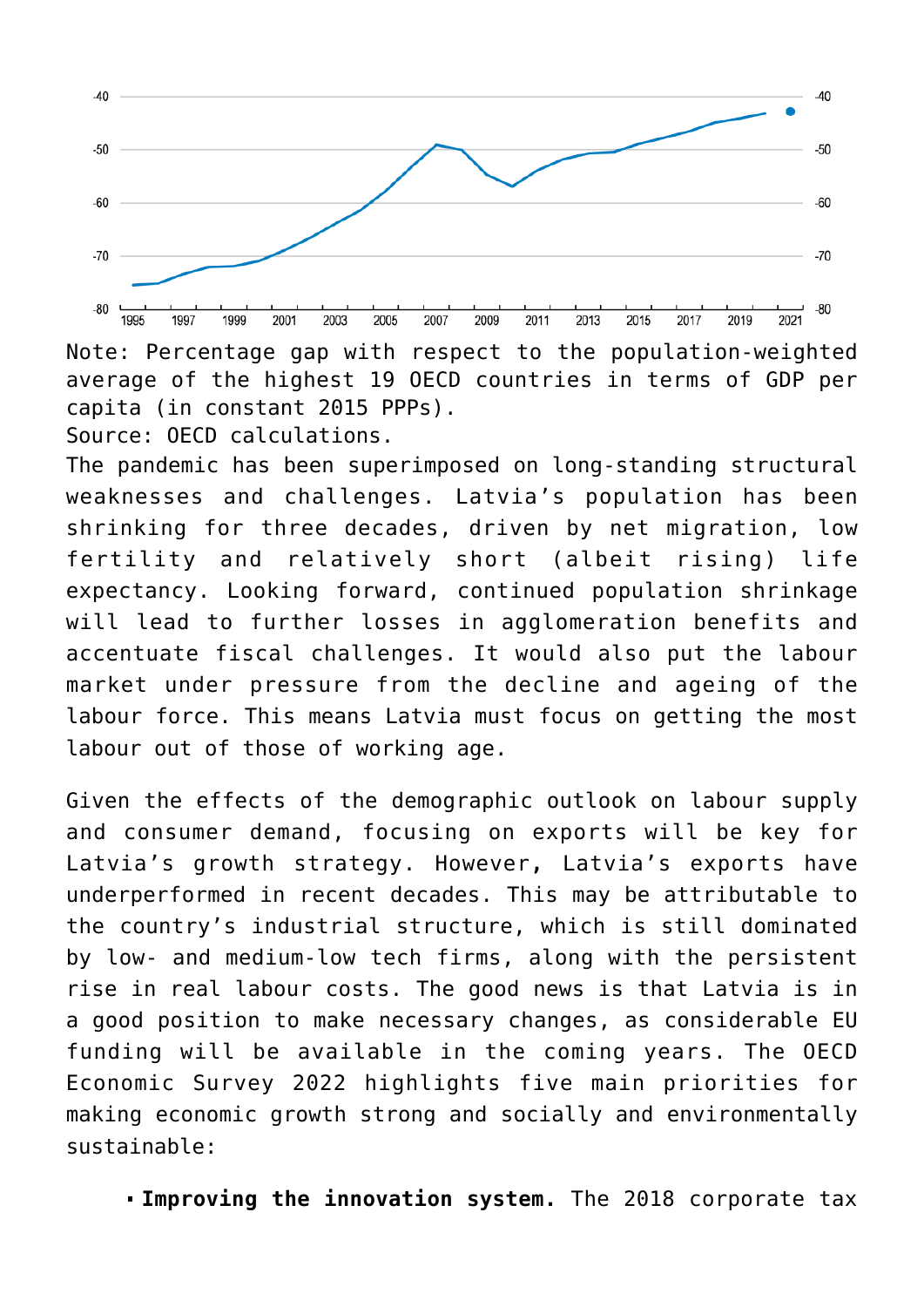reform left Latvia in an unusual position – treating R&D like any other investment; this should be re-examined in light of persistently low R&D spending in relation to GDP, especially by businesses (Figure 2). It should also allow academic researchers to share in returns on their inventions and increase the share of tertiary education funding that is performance-based.

## **Figure 2. Innovation is weak**



Note: The colours show normalised performance in 2021 relative to that of the EU27 in 2021: green above 125%; grey: between 95% and 125%; and blue between 50% and 95%. Innovation performance is measured using a composite indicator, which summarises the performance of 27 different sub-indicators. Source: OECD Main Science and Technology Indicators database; European Commission, *European Innovation Scoreboard 2020*.

**Securing an adequate supply of skilled labour** by: i) boosting active labour market spending, notably on job training, to reduce long-term unemployment (the share of the jobless who have been out of work for more than a year was 28% in 2020, compared to under 20% in Estonia and in the average OECD country); ii) continuing to raise the retirement age by automatically linking it with life expectancy; iii) addressing gender stereotypes and enforcing anti-discrimination legislation to reduce the growing gender wage gap, which is among the EU's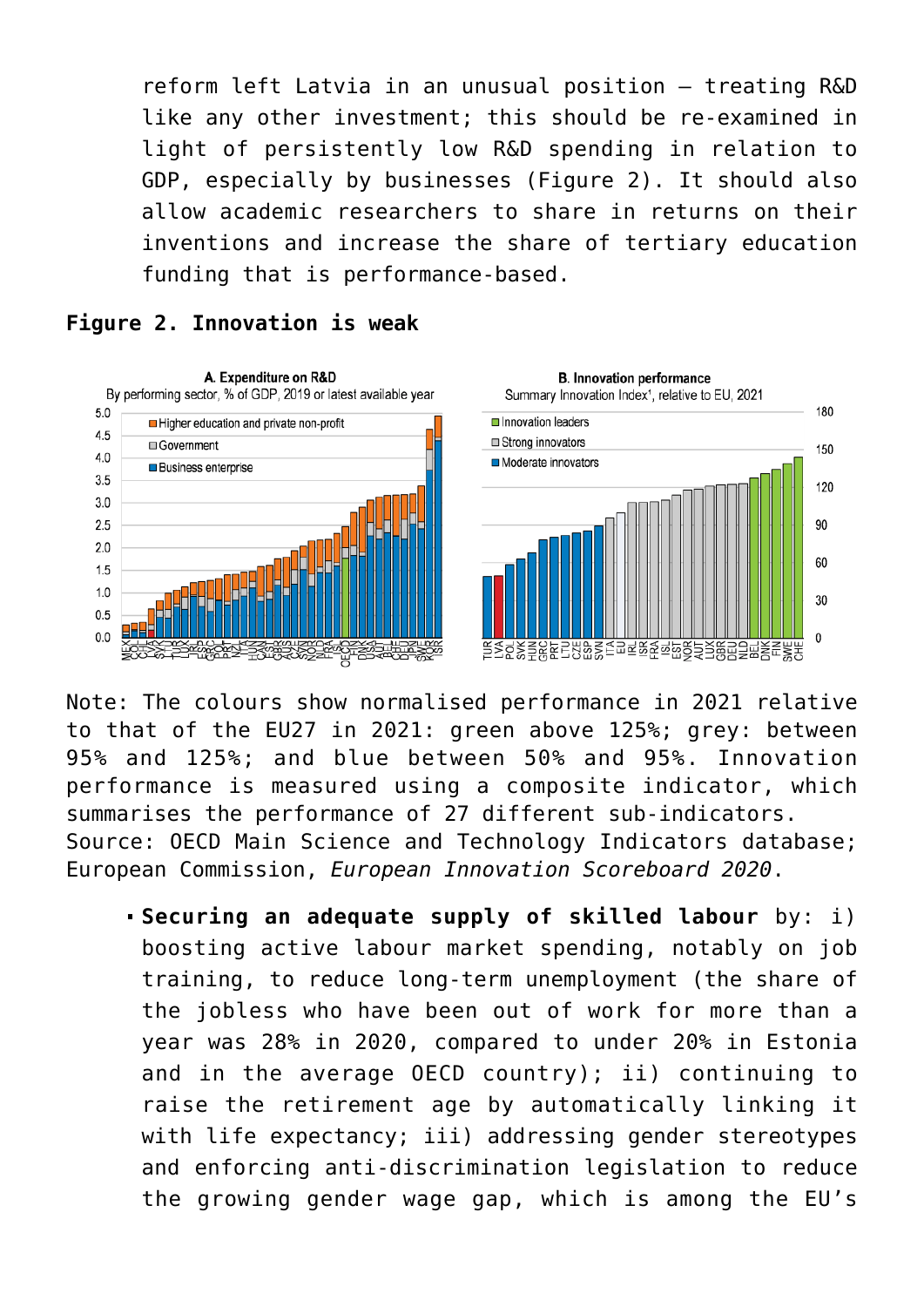highest; iv) giving schools more flexibility in setting teachers wages to improve the quality of instruction; v) providing tertiary students with greater financial support to reduce the high tertiary dropout rates; and vi) implementing training funds through tripartite social dialogue to increase presently scarce employerprovided training.

- **Spending more on health and long-term care, while lowering out-of-pocket spending** to improve access and treatment quality, which, according to available indicators (such as preventable mortality) and patient satisfaction (including unmet needs), are poor. Enhancing the efficiency of the hospital network by providing more resources for preventive measures, primary and home care, mental health treatment and longterm care (all of which are underfunded) should be prioritised. Making greater use of digitalisation and training more nurses to take over more functions would also help. Lifestyle-related risk factors (including air pollution) accounted for 43% of all Latvian deaths in 2019, well above the EU-average share. Raising applicable excise taxes and better informing citizens of the benefits of dietary change and more exercise are crucial steps towards healthier lifestyles.
- **Meeting the National Development Plan's housing objectives**, notably by raising the supply of affordable and social housing and improving home-heating systems to boost Latvia's labour mobility and attractiveness to potential foreign investors. Housing investment as a share of GDP has been the OECD's lowest for many years, and the disadvantaged suffer from especially poor housing conditions, notably overcrowding.
- **Dealing with environmental challenges.** Despite some progress, Latvia (like other OECD countries) should do more to achieve green and sustainable economic growth. Greenhouse gas emissions per capita are still rising, and air pollution from fine particles weighs heavily on